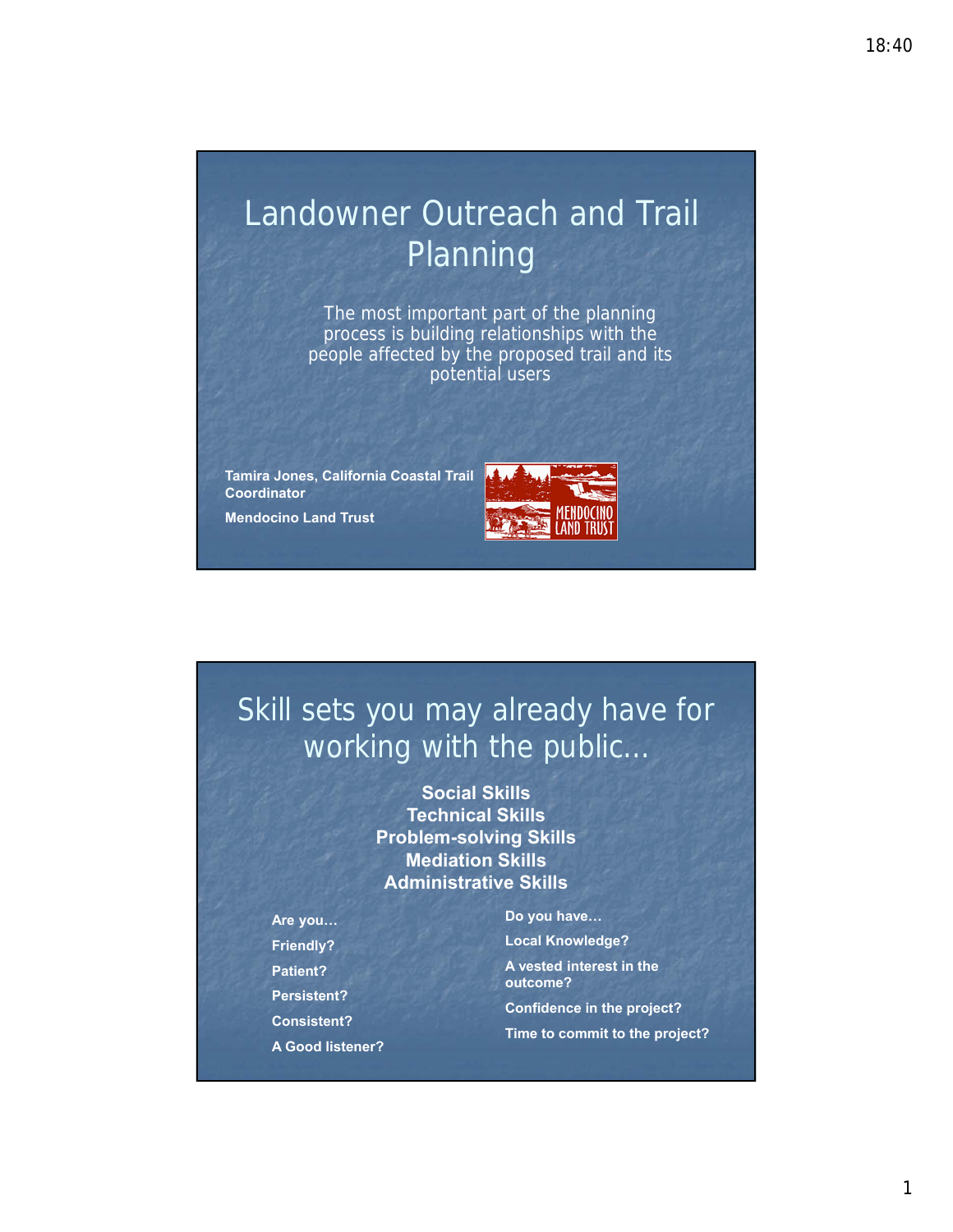### Landowner Outreach Goals:

- Communicate your vision
- $\blacksquare$  Be clear about what it is your expecting of them
- **Listen and understand their values and concerns**
- **Address those concerns with accurate** information and integrate them into your trail management
- **Find mutual values and how your project** enhances those values
- **Nork together to design a trail alignment and** features that works for everyone
- Get a Public Access Easement
- Build a trail



### **Cultivating Common Ground**

- Build Trust by listening, providing useful information, and developing goals.
- Example: (meeting for the first time, having a community meeting, informative potluck)
- Remember to involve adjacent landowners first before going public with your proposed trail alignment.
- When working in an open forum, maps of the proposed trail(s) can be used to address potential difficulties.
	- Do NOT bring a map to a meeting with the landowner for the first time with a trail alignment and the landowners property on it.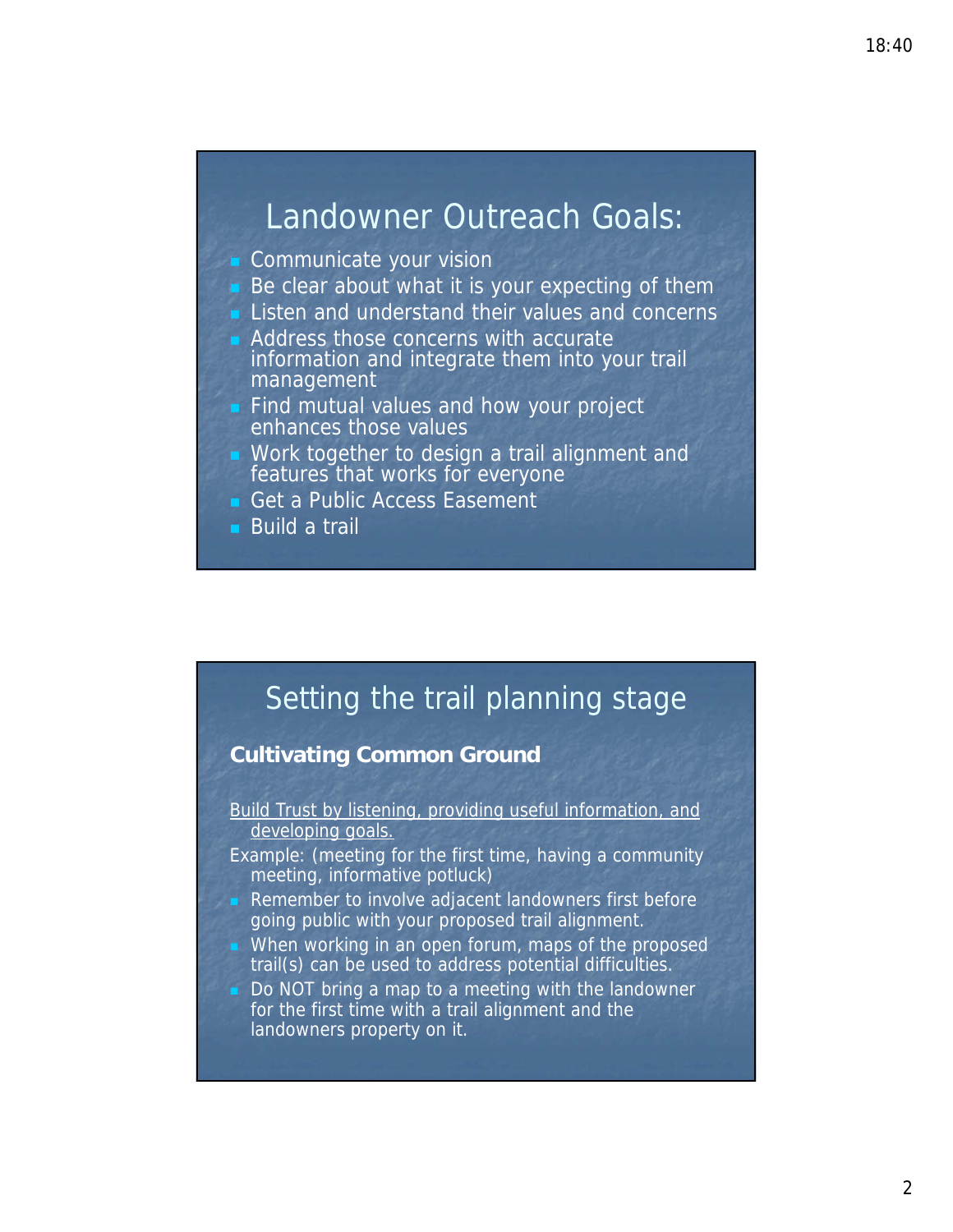### **Cultivating Common Ground**

#### Build Partnerships with trusted landowner partners.

Example: (Nature tourism coalitions, local economic forums, training workshops, field trips to cities with integrated trail systems, Trail Citizen Advisory Committee made up of multiple stakeholders- parks, planning, law enforcement, user groups, local business, landowners) There are numerous interest groups that will be affected by a trail and have a lot to contribute to the planning process. Many groups' focus may overlap with yours either directly or indirectly and cultivating those shared interests will create trail allies.

### **Cultivating Common Ground**

- Invite other trusted professionals to assist in meeting the needs and goals of landowners.
- Example: (working with extension agents, brokers and agents, landscape architects)
- **Prepare an information packet for local brokers and** agents on conservation easements and public access easements, value of trails, trail amenities and housing trends related to trails.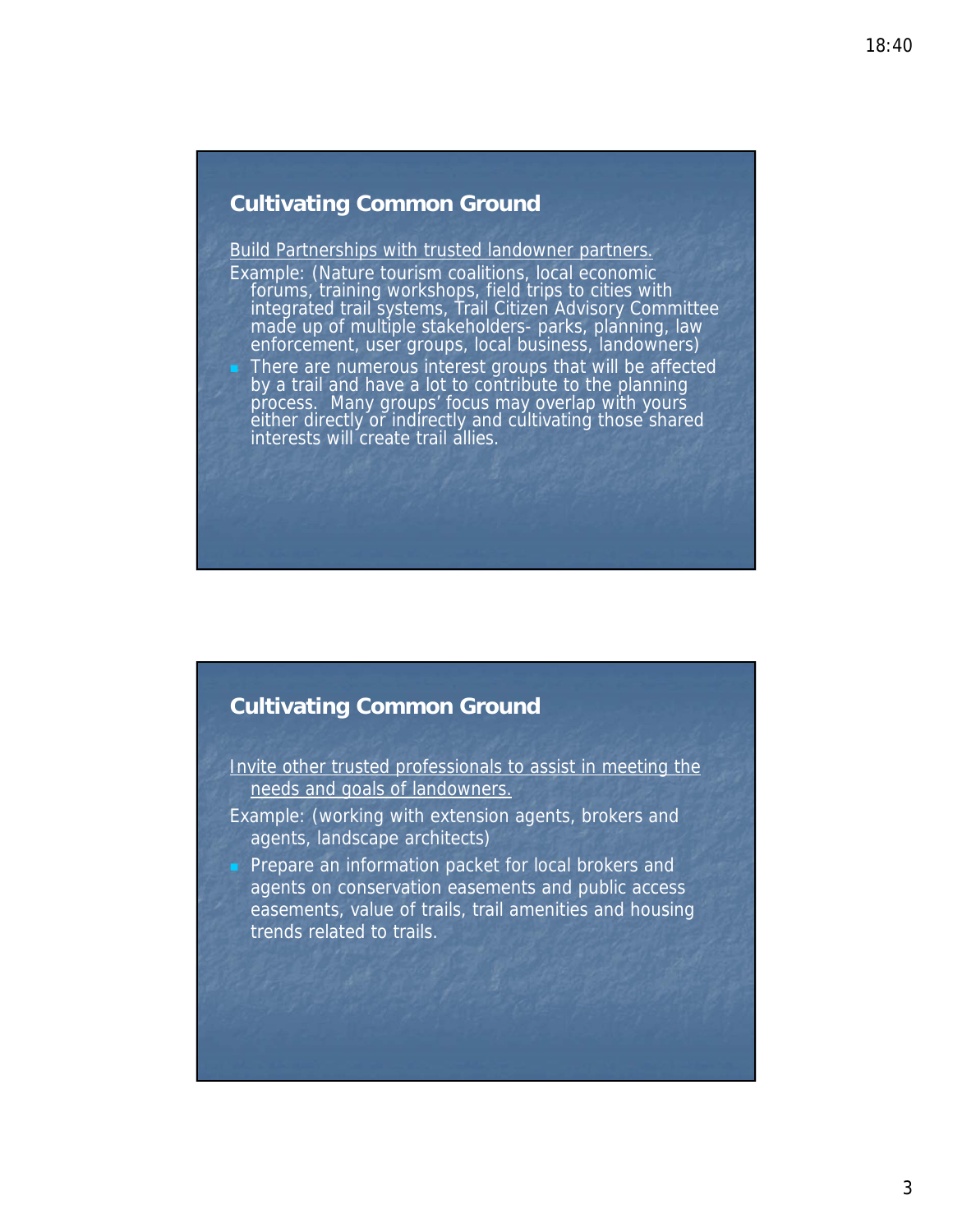## Meeting with a landowner for the first time...

- General outreach to the community through the media has been done
- Do your homework
- **Evaluate your approach**
- **Anticipate and Prepare for their response**

## How well do you know your landowners?

#### Landowners Perspective

- **Mistrust of government**
- **Land trusts get "lumped in" with government**
- Differing opinions between family members regarding use and disposition of land
	- Landowners are worried about:
		- **Trespassers (gates left open)**
		- **Property damage**
		- **Liability**
		- **Fires**
		- **Damaged roads**
		- **Loss of property value**
		- **Restrictions on future development or subdivision**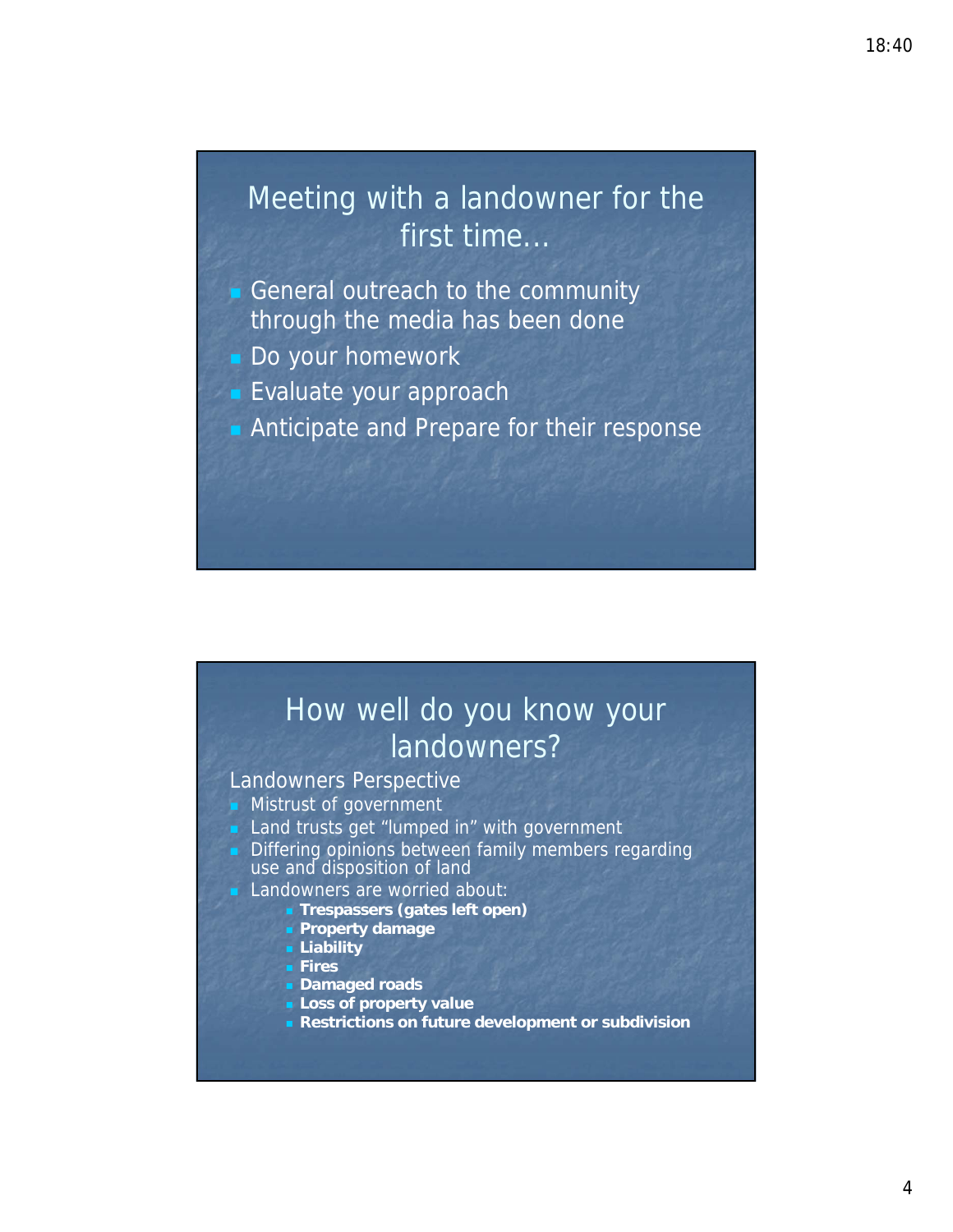### Addressing Landowner Concerns

#### **Trespassers**

- Share with the landowner your organization's policy on public access, a list of allowable uses on the trail and how your organization's trail rules will be enforced.
- Often trespassing occurs where public access may exist through prescriptive rights but has now been interfered with by private development. The landowner may not be aware of this use pattern and resist the idea of legitimizing public access through an easement. One argument to be made for dedication of a public access easement in such a situation is that it directs people to a designated trail corridor where public use can be better managed. Trail users tend to stay on developed trails, if the trail is well designed and leads to a point of interest (e.g. beach or coastal access, coastal view).

### Addressing Landowner Concerns

#### Property Damage, Fire, Roads:

- Having an established trail invites more people, and more trail visitors allow more "eyes" on the trail to monitor behavior of users. As use increases, vandalism and other obnoxious behaviors decrease for lack of opportunity.
	- Have a well designed Management Plan, Operation & Maintenance money and response system to complaints.
- The Management Plan includes a monitoring schedule for the trail, regular maintenance and trail-specific management responsibilities. This Plan may include guidelines that address various issues, such as whether smoking is allowed on the trail, hours of trail operation, seasonal closure due to sensitive species, or underlying land use. Parking for the trail is also addressed in this Plan, as are specifications for any signs and other developments for the trail.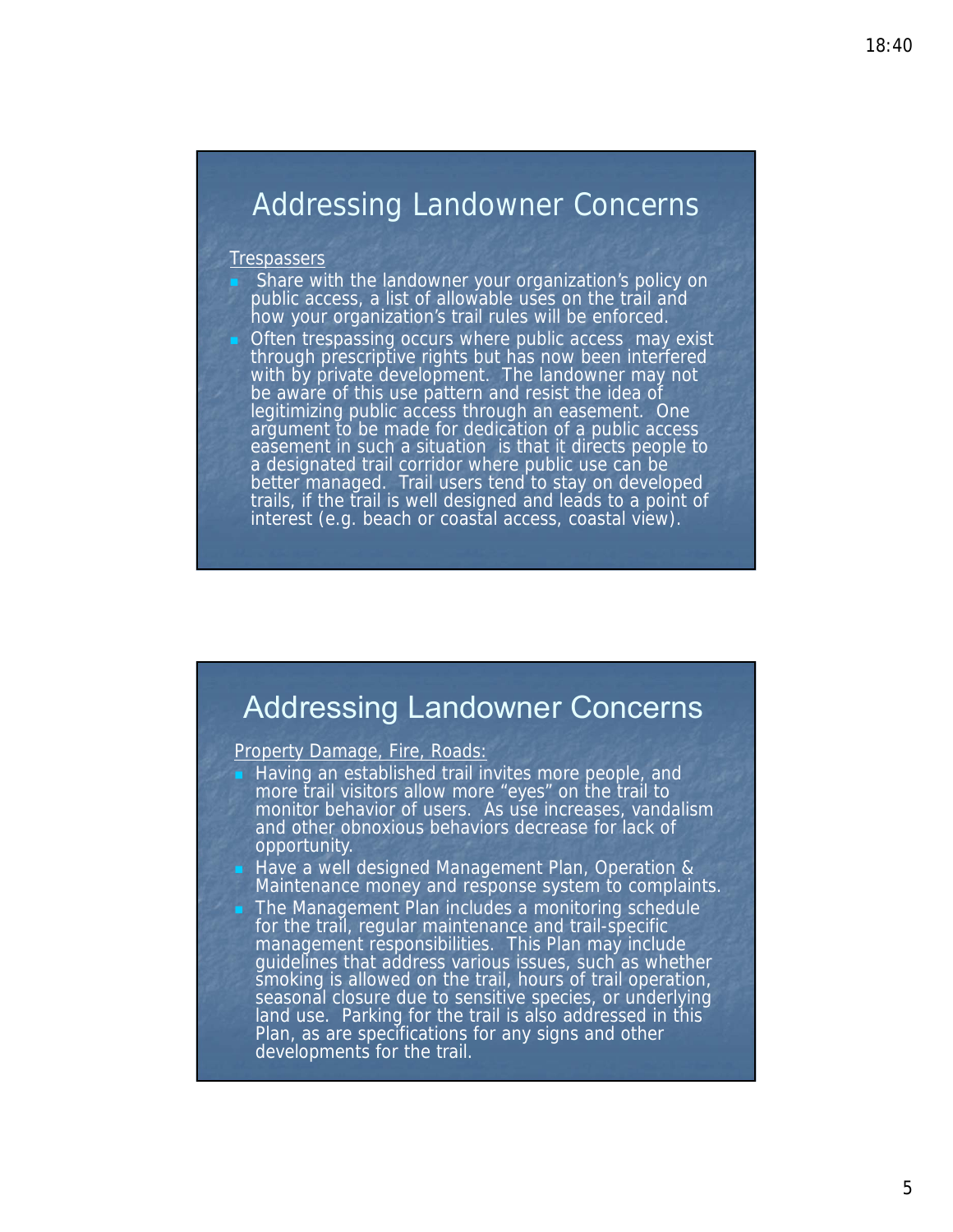### Addressing Landowner Concerns

#### Liability:

- Recreational Use Statute shields private landowners from liability for injuries sustained by people using their property for recreational purposes, under most circumstances. The exceptions are when the landowner has willfully failed to warn or guard against peril, or granted use of the easement in exchange for admission fee.
- Any land or trail manager must carry liability insurance. When a land trust or trail group accepts the management of a public access easement trail, they take on liability for injuries associated with the trail.
- The landowner may be already trying to control illegal access to attractive areas on their property. Having a public access trail managed by a land trust alleviates them of this burden.

### Addressing Landowner Concerns

Loss of Property Value and Restricted Development Rights:

- A landowner who donates an easement could receive a tax deduction for the value of the easement, based on a fair-market value appraisal.
- Studies also show that home buyers perceive trail accessibility as a high amenity when shopping for a home. People want to live adjacent to public trails, and have public trails connect them to desirable places in their community.
- Deeded public access may be a requirement for approval of a development permit in areas identified as highly scenic or adjacent to coastal access. The landowner can be proactive in donating an easement, if they are planning on applying for a building permit for home improvement or a lot split.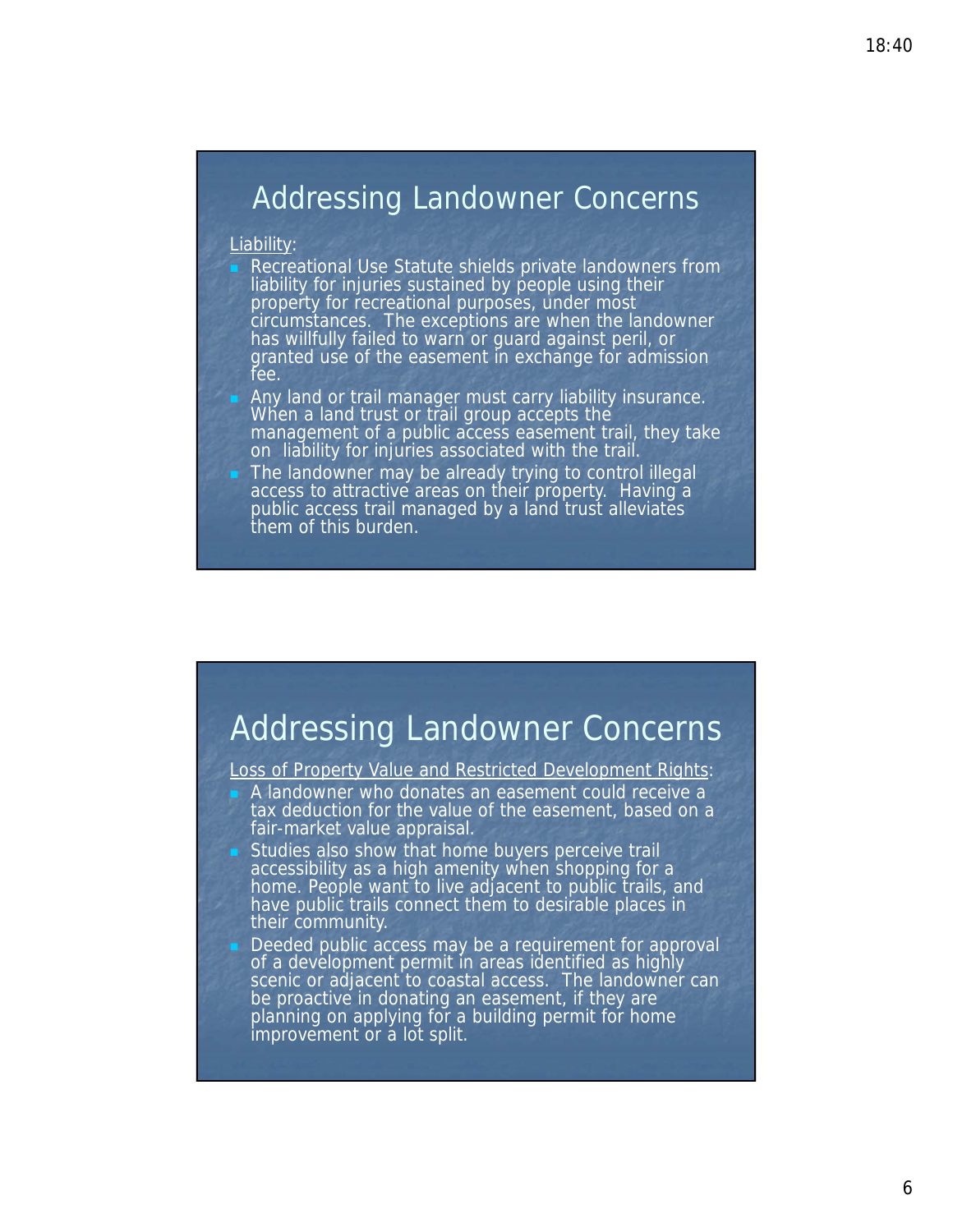### Addressing Landowner Concerns

 Always advise a landowner to speak to an attorney and/or tax consultant who is knowledgeable about easement donations, so they can get third party advice before making a decision. You can also assist local brokers to be informed about easement donations by sponsoring a workshop or preparing an information packet. Often landowner referrals come from brokers or lawyers themselves when doing estate planning.

### Public Access Easements Defined

**Easements, licenses, and revocable permits are ways to** acquire the use of land for trail purposes without obtaining full ownership of the land. A trail easement is a legally binding agreement between a landowner and a private organization or public agency in which the landowner grants the right of public access such as a trail, either for a specified period of time or permanently.

- **Easements may be donated, sold, or traded.**
- Full title to the land is not purchased, only those rights granted in the easement agreement, so the easement purchase price is less than full title value.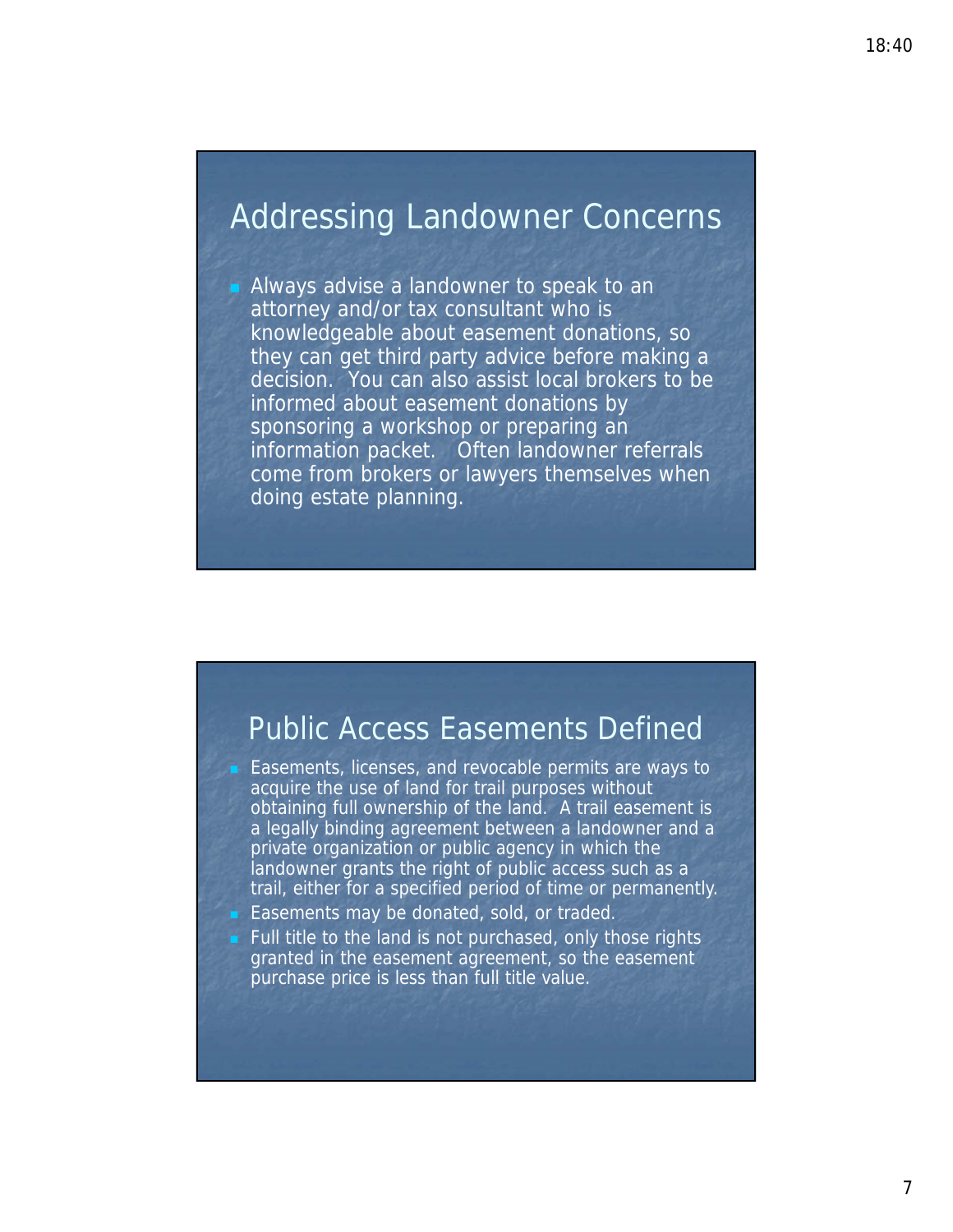### Conservation Easements and Public Access Easements

 Note that a conservation easement differs from a trail easement but some easements grant both types of benefits. A conservation easement is orientated to the conservation of land resources, while a trail easement secures the right of public access and use. Conservation easements can include a public access component as part of the conservation packet and can be a condition of the public grants funding the project.

### Utility and Road Easements

If an easement already exists along your trail corridor, for utilities, roads, or other purposes, investigate the terms of existing easement agreements to find out whether trail development could be considered an allowable use. Many trails are built within utility easements by modifying the existing agreement to permit trail development within the easement. Such a modification would require the permission of property owners.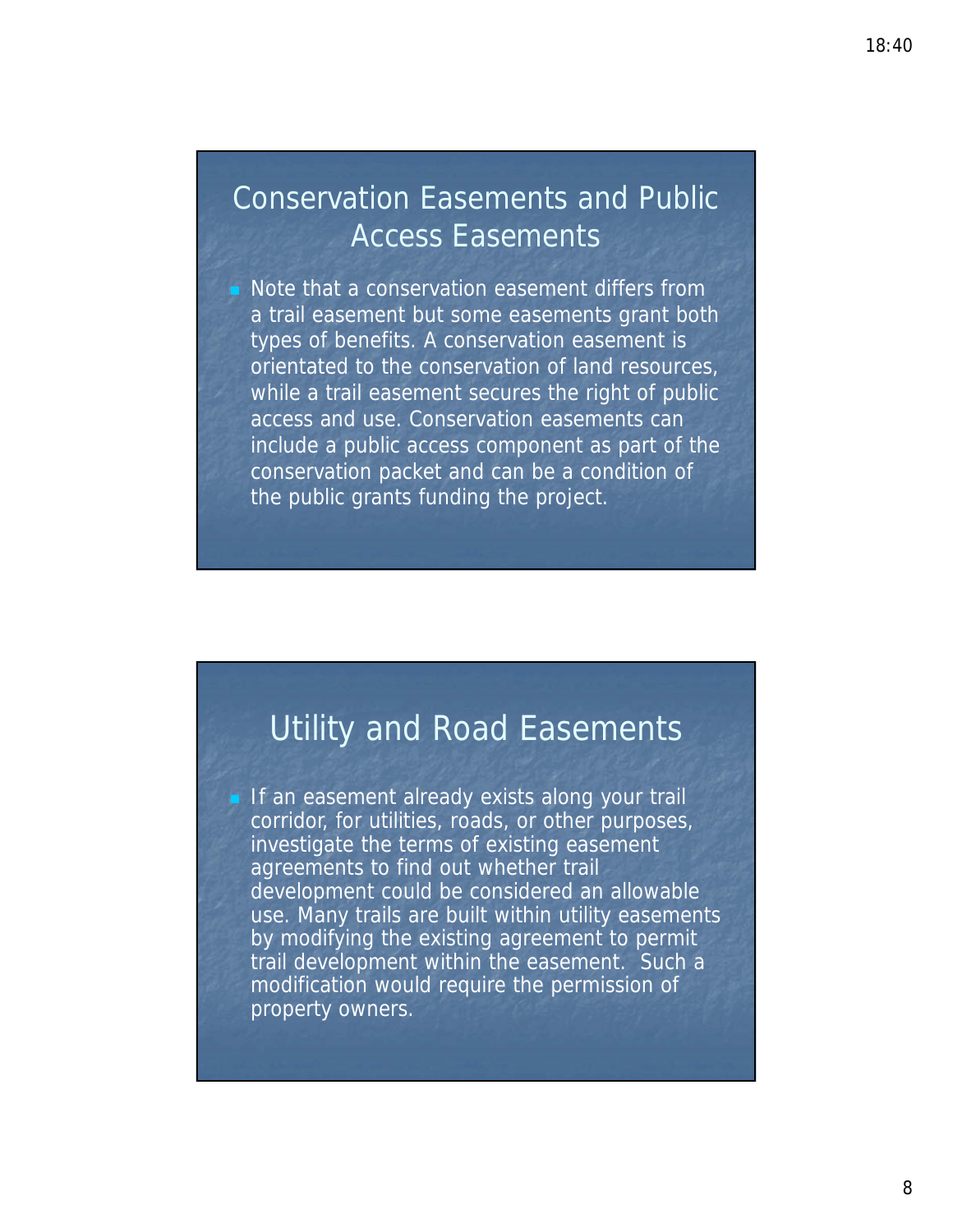## License

 A license grants access for a certain period of time with an option to renew. Make sure the term is long enough to assure a meaningful trail (e.g. 99-year lease). A revocable permit is similar to a license, but the granter retains the right to withdraw rights of access under certain conditions such as the corridor returning to rail use.

## Steps in Obtaining a Trail Easement and Right-of-Way from a Private Landowner

- Easement negotiation- site specifics, allowable uses, restrictions, monitoring, holders, enforcement, donation or purchase
- Baseline Documentation (Easement Plan)
- **Easement boundary survey & possible** environmental surveys
- Depending on type of conveyance, the easement may be appraised for fair market value